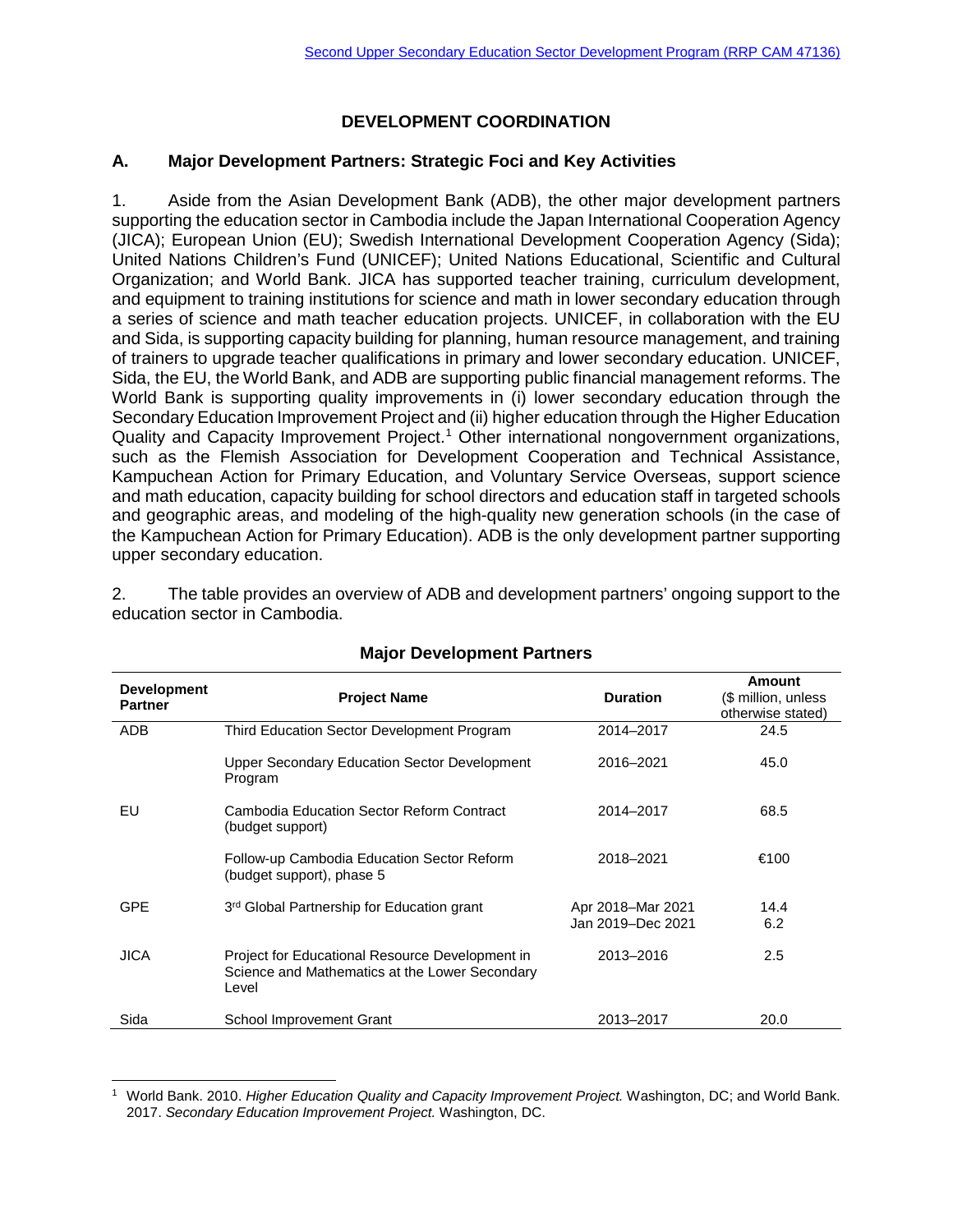| <b>Development</b><br><b>Partner</b> | <b>Project Name</b>                                                                                 | <b>Duration</b>                                    | Amount<br>(\$ million, unless<br>otherwise stated) |
|--------------------------------------|-----------------------------------------------------------------------------------------------------|----------------------------------------------------|----------------------------------------------------|
| <b>UNICEF</b>                        | Capacity Development Partnership Fund (Phase II)<br>through Sida and EU funds                       | 2014-2017                                          | 15.9                                               |
| <b>VSO</b>                           | Improved Quality of Teaching and Learning<br><b>Strengthening Education Management</b>              | 2015-2017                                          | 0.7                                                |
| World Bank                           | <b>Higher Education Quality and Capacity</b><br><b>Improvement Project</b>                          | 2010-2017                                          | 23.0                                               |
| $\sqrt{2}$                           | Secondary Education Improvement Project<br>Astern Decoclement of Dealer Fill - Francesco Hatern ODF | 2017-2022<br>Obstrat Daniel and the face Entreated | 40.0<br>$\mathbf{11} \cap \mathbf{A}$              |

ADB = Asian Development Bank, EU = European Union, GPE = Global Partnership for Education, JICA = Japan International Cooperation Agency, Sida = Swedish International Development Cooperation Agency, UNESCO = United Nations Educational, Scientific and Cultural Organization, UNICEF = United Nations Children's Fund, VSO = Voluntary Service Overseas, VVOB = the Flemish Association for Development Cooperation and Technical Assistance. Source: ADB.

3. **Planned support from development partners.** JICA plans to support the establishment of teacher education colleges, focusing on pre- and in-service teacher training for lower secondary teachers. The EU is preparing follow-up budget support in the amount of €100 million, while the 3<sup>rd</sup> Global Partnership for Education grant, administered through UNICEF and the United Nations Educational, Scientific and Cultural Organization, will strengthen primary education from 2018 to 2021. The World Bank and Sida are jointly preparing a higher education project. The EU, Sida, UNICEF, the World Bank, and ADB will continue to support education management information system development and public financial management reforms in the Ministry of Education, Youth and Sport (MoEYS).

## **B. Institutional Arrangements and Processes for Development Coordination**

4. An education sector working group and a joint technical working group on education, composed of the MoEYS and development partners (including civil society organizations), have provided a platform for shared dialogue and coordination since the early 2000s. The development partners are committed to working within the national and sector priorities identified in the government's National Strategic Development Plan, 2014-2018[2](#page-1-0) and the MoEYS's Education Strategic Plan, 2014–2018.<sup>[3](#page-1-1)</sup> The education sector working group meets regularly to inform members on the status of implementation of programs, projects, and initiatives in relation to different thematic areas to (i) prevent the duplication of project activities and (ii) discuss areas of complementation to facilitate the achievement of intended outcomes. The MoEYS and the development partners conduct an annual joint education sector review to assess sector performance against key government targets and identify gaps and weaknesses in implementation. The MoEYS organizes an annual retreat with development partners to discuss (i) the identified gaps, issues, and challenges; (ii) the government's education reform priorities; and (iii) other development priorities and how the development partners can contribute to achieving the country's education goals, targets, and vision.

## **C. Achievements and Issues**

5. The development partners have played and continue to play a critical role in supporting government efforts to improve access to quality basic education. With their support, the

<span id="page-1-0"></span> <sup>2</sup> Government of Cambodia. 2014. *National Strategic Development Plan, 2014–2018.* Phnom Penh.

<span id="page-1-1"></span><sup>3</sup> Government of Cambodia, MOEYS. 2014. *Education Strategic Plan, 2014–2018.* Phnom Penh.